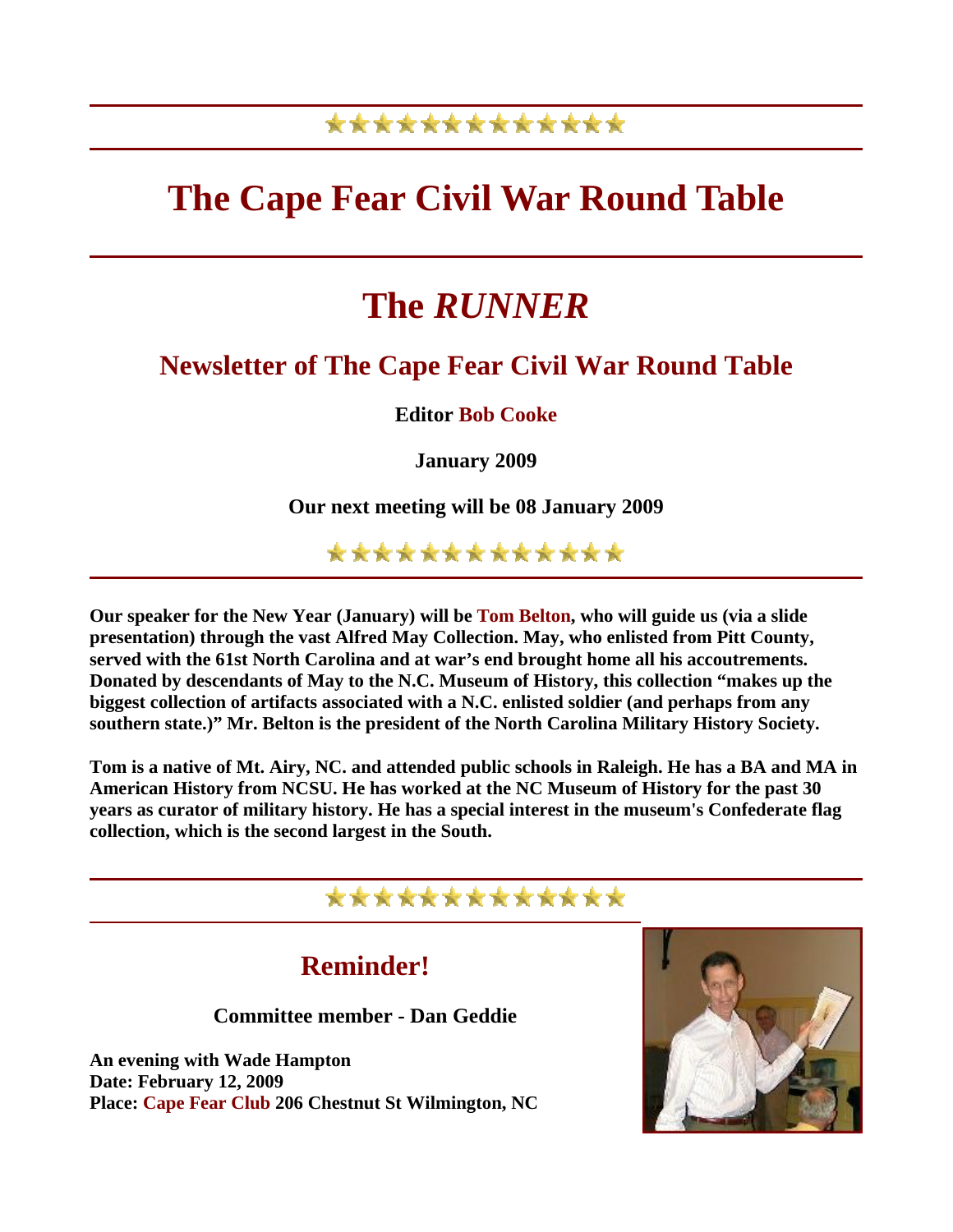**Time: 6:30 pm** 

**This meeting will take place in historic downtown Wilmington, and the cost for dinner will be \$27.00. Please send all payments to the Round Table PO box: CFCWRT PO Box 15750 Wilmington, NC 28408** 

**If you have any questions, please contact Dan Geddie : Work: (910) 962-3144 Home: (910) 799- 5338** 

\*\*\*\*\*\*\*\*\*\*\*\*\*



# **Raffle Winners**

**Committee member - Ed Gibson** 

**Civil War Print- Jack McGarrie** *Scouts and Spies***- Gary Maxwell Civil War Map- Bill Henderson Civil War Jigsaw Puzzle- Palmer Royal CFCWRT Cap- Ed Gibson** *Chattanooga***- Sid Bowman**

*Witness to the Civil War***- Gary Henderson** 



**Grand Prize-** *Don Troiani's Civil War* **Gary Maxwell** 

\*\*\*\*\*\*\*\*\*\*\*\*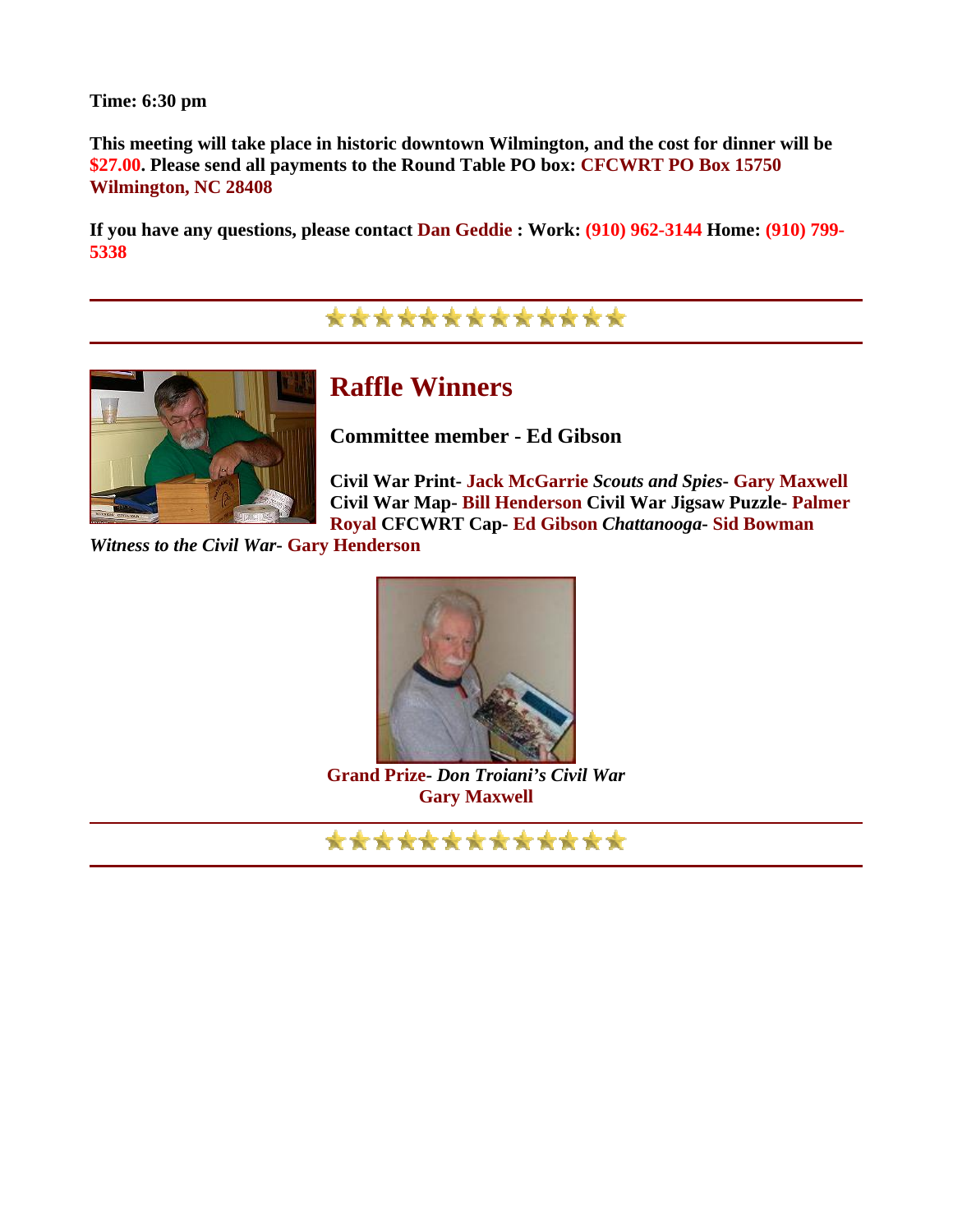

**Al Denn**



**What an excellent choice for a "change of pace" meeting we had in December! Al Denn enlightened us to medicine, surgery and surgeons in America's "first civil war." It was quite apparent that not much had changed, at least in medical advances, between the Revolutionary War and the Civil War. General anesthesia (laudanum) had been found to be quite useful in operations during the Civil War, but before that, patients had to be restrained or plied with alcohol to ease their plight. As Al pointed out, many times during the Civil War, anesthesia was unavailable to surgeons and older methods had to be employed.** 

**After a quick recap of medicinal advances throughout the ages,** 

**from the ancient healers who successfully performed "trepanning" (drilling a hole in the skull to relieve the pressure from head injuries) to the Greeks and Romans, Al brought us right into the world of 18th century medicine. By the 1700's practitioners used several forms of treatment including "scientific methods", folk lore, home remediesand Indian cures. One of the major problems at that time was a lack of shared knowledge between physicians, surgeons and even apothecaries. The physician, he explained, was usually of the gentlemanly class, who practiced among the gentry. The surgeon was the common folks' caregiver while the apothecary, who, of necessity had to be skilled in botany, gathered his herbs on his wanderings through the woods.** 

**Al talked about hospitals- "Don't go there!" was the attitude of many patients. Indeed, with a 75% death rate, hospitals of the 18th century (quite basic) were to be avoided at all costs. Surgery was "very rudimentary and superficial", limited to the removal of tumors, amputations and the removal of bullets. One of the qualifications of a doctor was to be able to perform an amputation in three minutes or less. There were epidemics to fight, small pox, typhus, typhoid fever, yellow fever, diphtheria, dengue fever, malaria as well as the common cold and influenza, all plagued the colonist (as well as the Civil War soldier.)** 

**Together with his slide presentation and his display of medical instruments, (which included very primitive dental tools) Mr. Denn's talk was most enjoyable and enlightening. Many attendees**